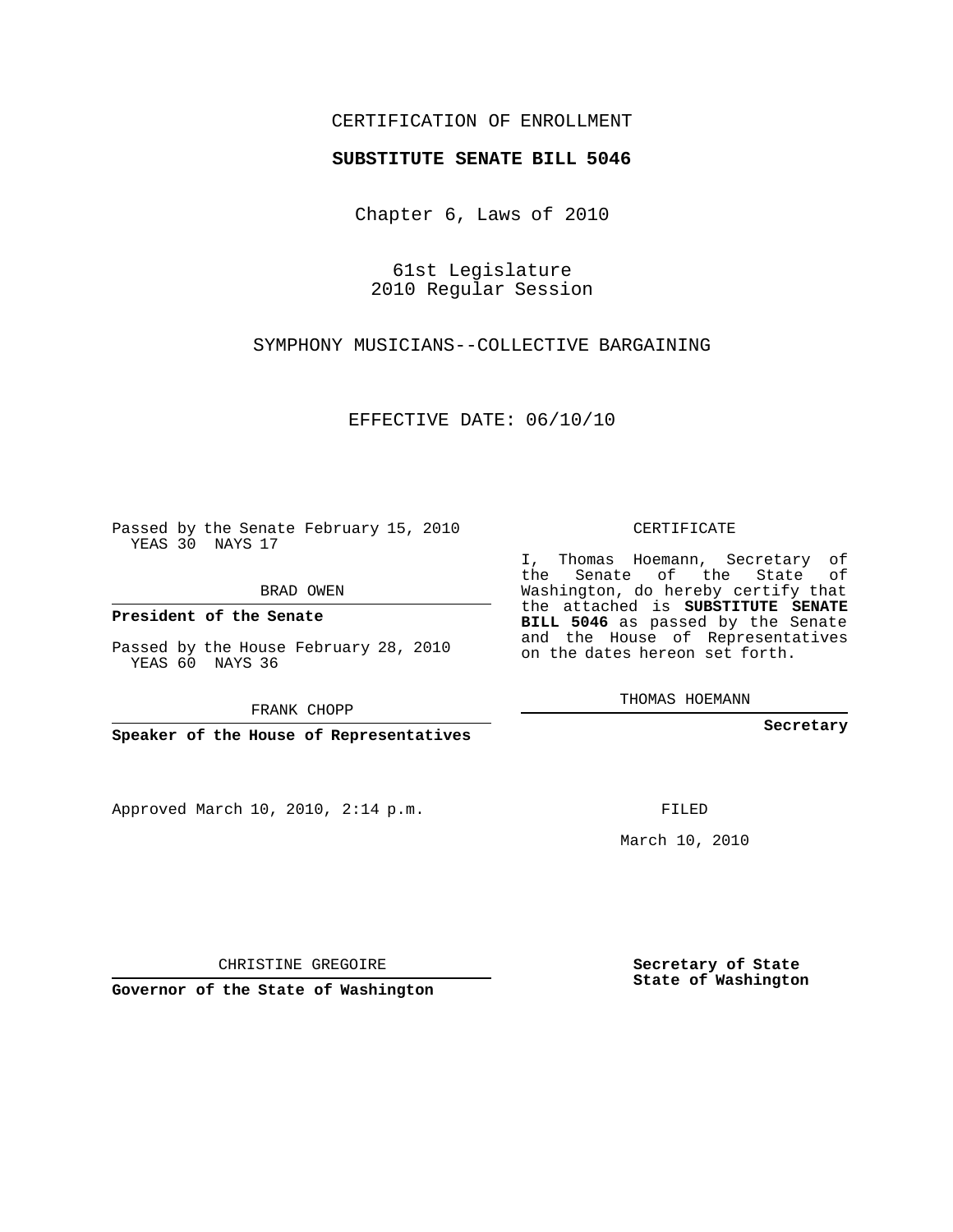## **SUBSTITUTE SENATE BILL 5046** \_\_\_\_\_\_\_\_\_\_\_\_\_\_\_\_\_\_\_\_\_\_\_\_\_\_\_\_\_\_\_\_\_\_\_\_\_\_\_\_\_\_\_\_\_

\_\_\_\_\_\_\_\_\_\_\_\_\_\_\_\_\_\_\_\_\_\_\_\_\_\_\_\_\_\_\_\_\_\_\_\_\_\_\_\_\_\_\_\_\_

Passed Legislature - 2010 Regular Session

## **State of Washington 61st Legislature 2010 Regular Session**

**By** Senate Labor, Commerce & Consumer Protection (originally sponsored by Senators Kohl-Welles, Keiser, Kline, and Franklin)

READ FIRST TIME 01/27/10.

 AN ACT Relating to placing symphony musicians under the jurisdiction of the public employment relations commission for purposes of collective bargaining; and adding a new chapter to Title 49 RCW.

BE IT ENACTED BY THE LEGISLATURE OF THE STATE OF WASHINGTON:

 NEW SECTION. **Sec. 1.** The definitions in this section apply throughout this chapter unless the context clearly requires otherwise.

 (1) "Bargaining representative" means any lawful organization which represents symphony musicians in their employment relations with their employers.

 (2) "Collective bargaining" means the performance of the mutual obligations of the employer and the exclusive bargaining representative to meet at reasonable times, to confer and negotiate in good faith, and to execute a written agreement with respect to grievance procedures and collective negotiations on personnel matters, including wages, hours, and working conditions, which may be peculiar to an appropriate bargaining unit of such employer, except that by such obligation neither party shall be compelled to agree to a proposal or be required to make a concession unless otherwise provided in this chapter.

(3) "Commission" means the public employment relations commission.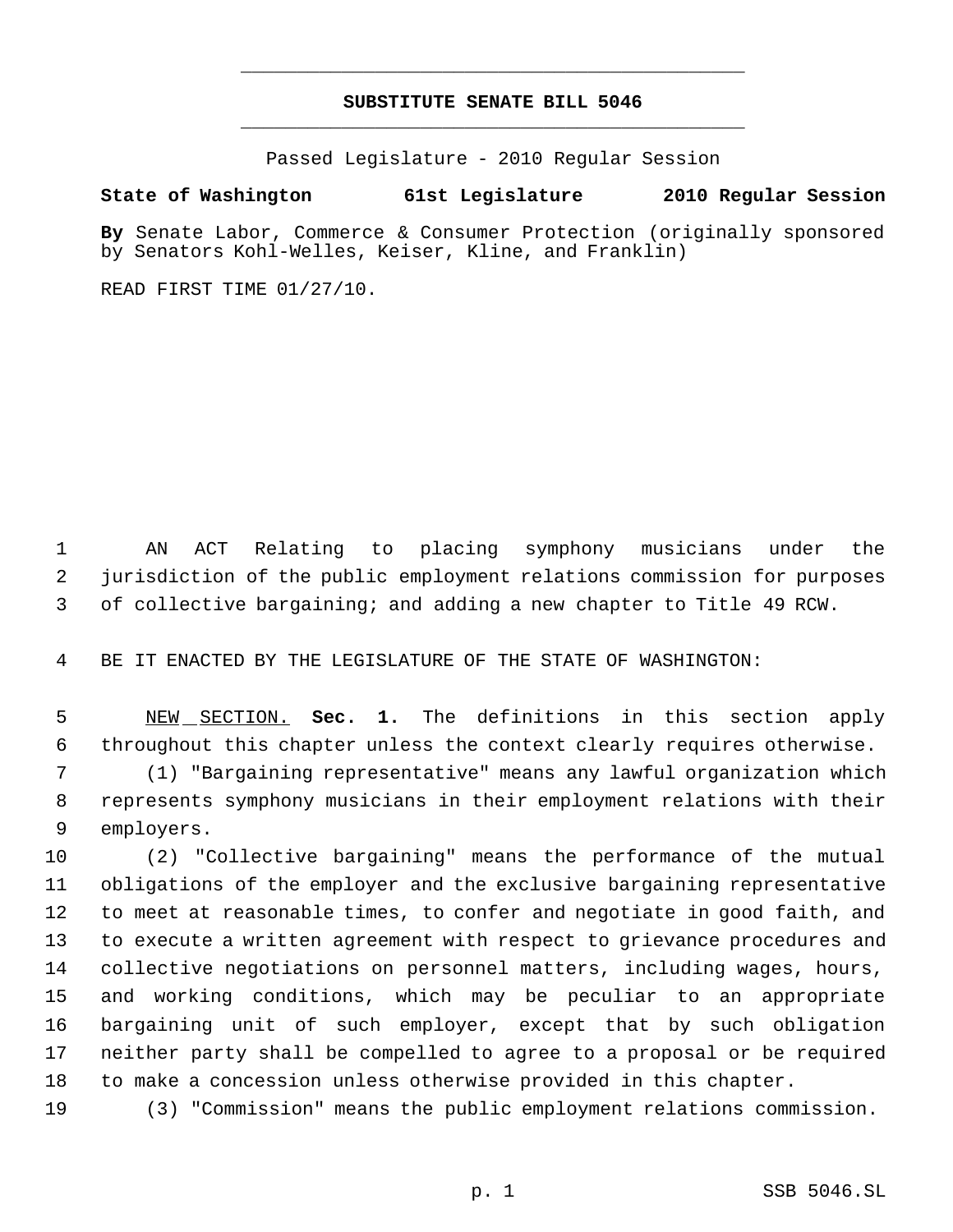(4)(a) "Employer" means a symphony orchestra with a gross annual revenue of more than three hundred thousand dollars that does not meet the jurisdictional standards of the national labor relations board, and includes any person acting as an agent of an employer, directly or indirectly.

 (b) In determining whether any person is acting as an "agent" of another person so as to make such other person responsible for his or her acts, the question of whether the specific acts performed were actually authorized or subsequently ratified shall not be controlling.

 (5) "Executive director" means the executive director of the commission.

 (6) "Labor dispute" includes any controversy concerning terms, tenure, or conditions of employment, or concerning the association of representation of persons in negotiating, fixing, maintaining, changing, or seeking to arrange terms or conditions of employment, regardless of whether the disputants stand in the proximate relation of employer and symphony musician employee. In the event of a dispute between an employer and an exclusive bargaining representative over the matters that are terms and conditions of employment, the commission shall decide which items are mandatory subjects for bargaining.

 (7) "Labor organization" means an organization of any kind, or an agency or employee representation committee or plan, in which symphony musicians participate and which exists for the primary purpose of dealing with employers concerning grievances, labor disputes, wages, rates of pay, hours of employment, or conditions of employment.

 (8) "Person" includes one or more individuals, labor organizations, partnerships, associations, corporations, legal representatives, trustees in bankruptcy, or receivers.

 (9) "Unfair labor practice" means any activity listed in sections 13 and 14 of this act.

 NEW SECTION. **Sec. 2.** No employer, or other person, shall directly or indirectly, interfere with, restrain, coerce, or discriminate against any symphony musician or group of symphony musicians in the free exercise of their right to organize and designate bargaining representatives of their own choosing for the purpose of collective bargaining, or in the free exercise of any other right under this chapter.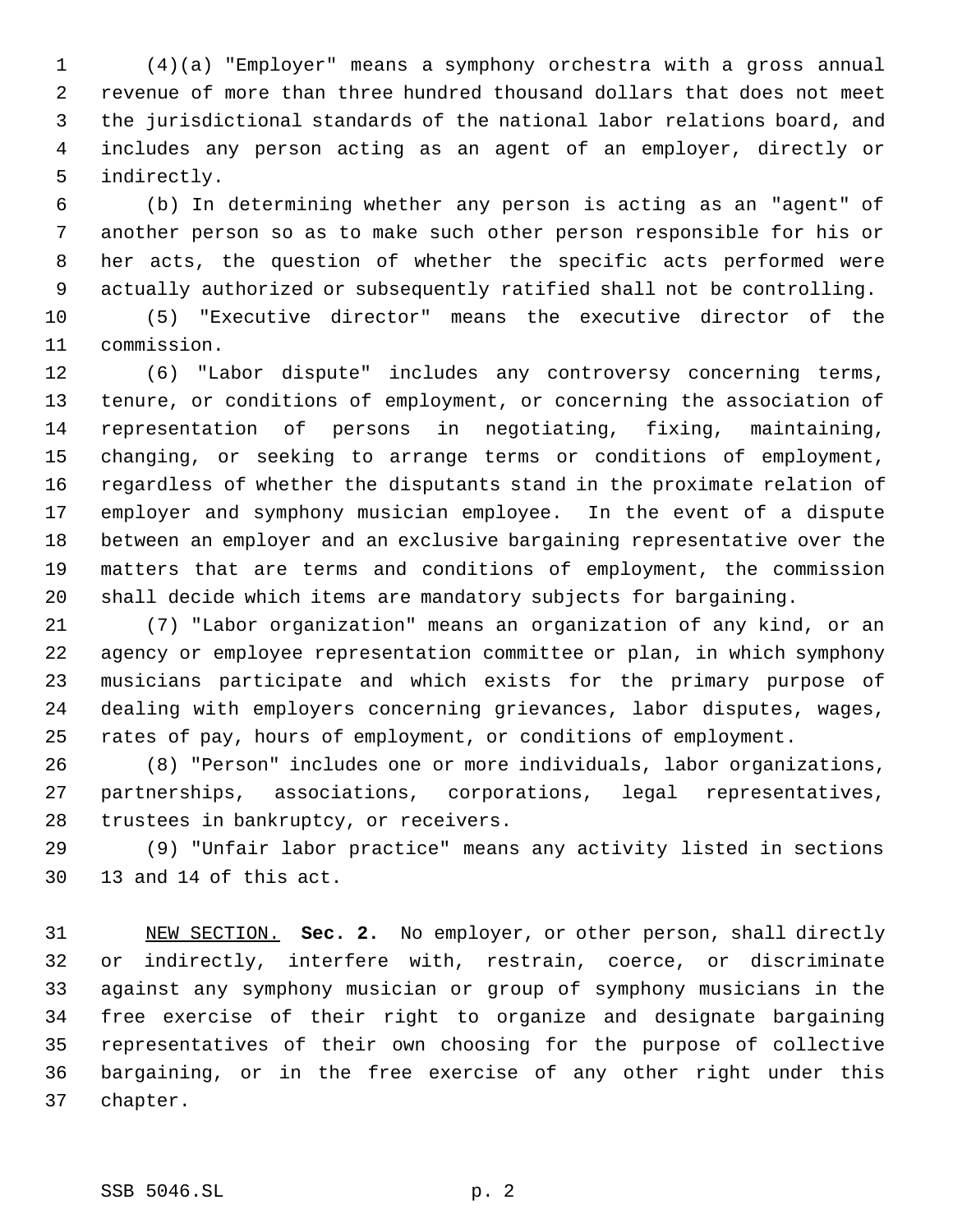NEW SECTION. **Sec. 3.** If an employer and its symphony musician employees are in disagreement as to the selection of a bargaining representative the commission shall be invited to intervene as is provided in sections 4 through 7 of this act.

 NEW SECTION. **Sec. 4.** The commission, upon reasonable notice, shall decide in each application for certification as an exclusive bargaining representative, the unit appropriate for the purpose of collective bargaining. In determining, modifying, or combining the bargaining unit, the commission shall consider the duties, skills, and working conditions of the symphony musicians; the history of collective bargaining by the symphony musicians and their bargaining representatives; the extent of organization among the symphony musicians; and the desire of the symphony musicians. The commission shall determine the bargaining representative by: (1) Comparison of signatures on organization bargaining authorization cards; or (2) conducting an election specifically therefor.

 NEW SECTION. **Sec. 5.** If the commission elects to conduct an election to ascertain the exclusive bargaining representative, and upon the request of a prospective bargaining representative showing written proof of at least thirty percent representation of the symphony musicians within the unit, the commission shall hold an election by secret ballot to determine the issue. The ballot shall contain the name of the bargaining representative and of any other bargaining representative showing written proof of at least ten percent representation of the symphony musicians within the unit, together with a choice for any symphony musician to designate that he or she does not desire to be represented by any bargaining agent. Where more than one organization is on the ballot and neither of the three or more choices receives a majority vote of valid ballots cast, a run-off election shall be held. The run-off ballot shall contain the two choices which received the largest and second-largest number of votes. No question concerning representation may be raised within one year of a certification or attempted certification. Where there is a valid collective bargaining agreement in effect, no question of representation may be raised except during the period not more than ninety nor less than sixty days prior to the expiration date of the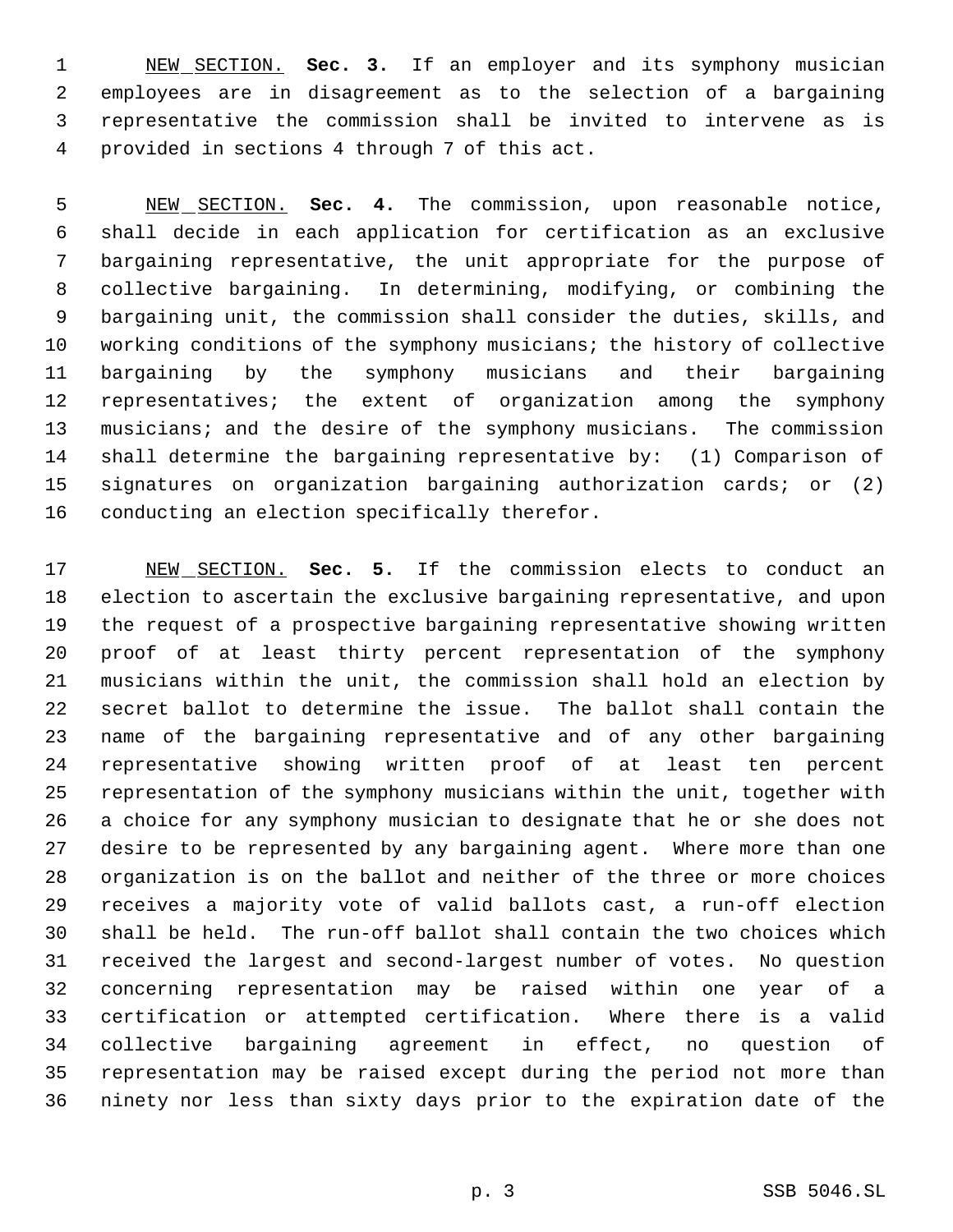agreement. Any agreement which contains a provision for automatic renewal or extension of the agreement shall not be a valid agreement; nor shall any agreement be valid if it provides for a term of existence for more than three years.

 NEW SECTION. **Sec. 6.** The bargaining representative which has been determined to represent a majority of the symphony musicians in a bargaining unit shall be certified by the commission as the exclusive bargaining representative of, and shall be required to represent, all the symphony musicians within the unit without regard to membership in the bargaining representative. However, any symphony musician at any time may present his or her grievance to the employer and have such grievance adjusted without the intervention of the exclusive bargaining representative, if the adjustment is not inconsistent with the terms of a collective bargaining agreement then in effect, and if the exclusive bargaining representative has been given reasonable opportunity to be present at any initial meeting called for the resolution of the grievance.

 NEW SECTION. **Sec. 7.** The commission may adopt rules necessary to administer this chapter in conformity with the intent and purpose of this chapter and consistent with the best standards of labor-management relations.

 NEW SECTION. **Sec. 8.** An employer may engage in collective bargaining with the exclusive bargaining representative and no employer may refuse to engage in collective bargaining with the exclusive bargaining representative. Upon the failure of the employer and the exclusive bargaining representative to conclude a collective bargaining agreement, any matter in dispute may be submitted by either party to the commission. If an employer implements its last and best offer where there is no contract settlement, allegations that either party is violating the terms of the implemented offer are subject to grievance arbitration procedures if and as such procedures are set forth in the implemented offer, or, if not in the implemented offer, if and as such procedures are set forth in the parties' last contract.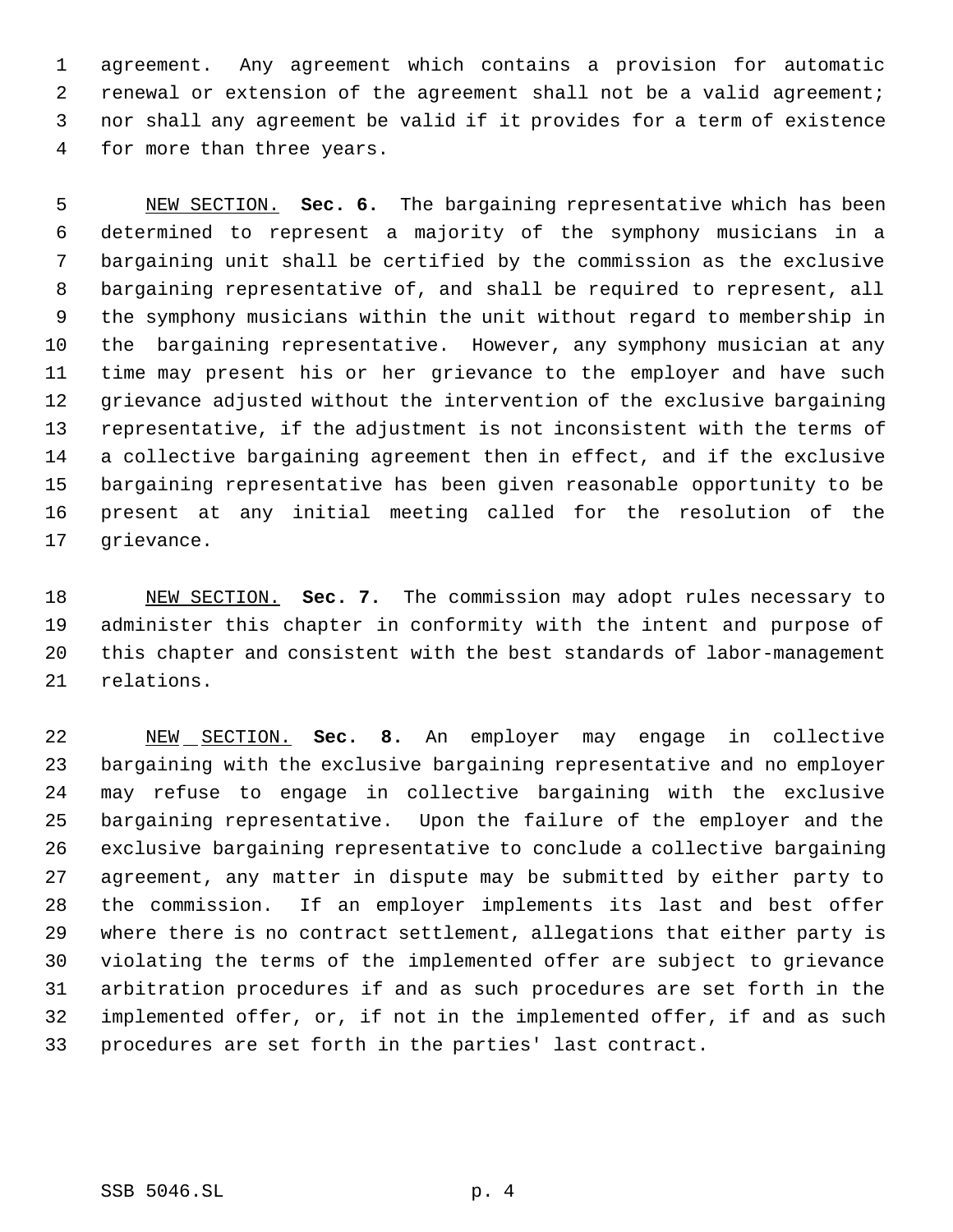NEW SECTION. **Sec. 9.** Upon the written authorization of any symphony musician within the bargaining unit and after the certification or recognition of the bargaining representative, the employer must deduct from the pay of the symphony musician the monthly amount of dues as certified by the secretary of the exclusive bargaining representative and must transmit the dues to the treasurer of the exclusive bargaining representative.

NEW SECTION. **Sec. 10.** A collective bargaining agreement may:

 (1) Contain union security provisions. However, nothing in this section authorizes a closed shop provision. Agreements involving union security provisions must safeguard the right of nonassociation of employees based on bona fide religious tenets or teachings of a church or religious body of which the symphony musician is a member. The symphony musician must pay an amount of money equivalent to regular union dues and initiation fee to a nonreligious charity or to another charitable organization mutually agreed upon by the symphony musician affected and the bargaining representative to which the symphony musician would otherwise pay the dues and initiation fee. The symphony musician must furnish written proof that the payment has been made. If the symphony musician and the bargaining representative do not reach agreement on this matter, the commission must designate the charitable organization;

 (2) Provide for binding arbitration of a labor dispute arising from the application or the interpretation of the matters contained in a collective bargaining agreement.

 NEW SECTION. **Sec. 11.** (1) After the termination date of a collective bargaining agreement, all of the terms and conditions specified in the collective bargaining agreement remain in effect until the effective date of a subsequent agreement, not to exceed one year from the termination date stated in the agreement. Thereafter, the employer may unilaterally implement according to law.

 (2) This section does not apply to provisions of a collective bargaining agreement which both parties agree to exclude from the provisions of subsection (1) of this section and to provisions within the collective bargaining agreement with separate and specific termination dates.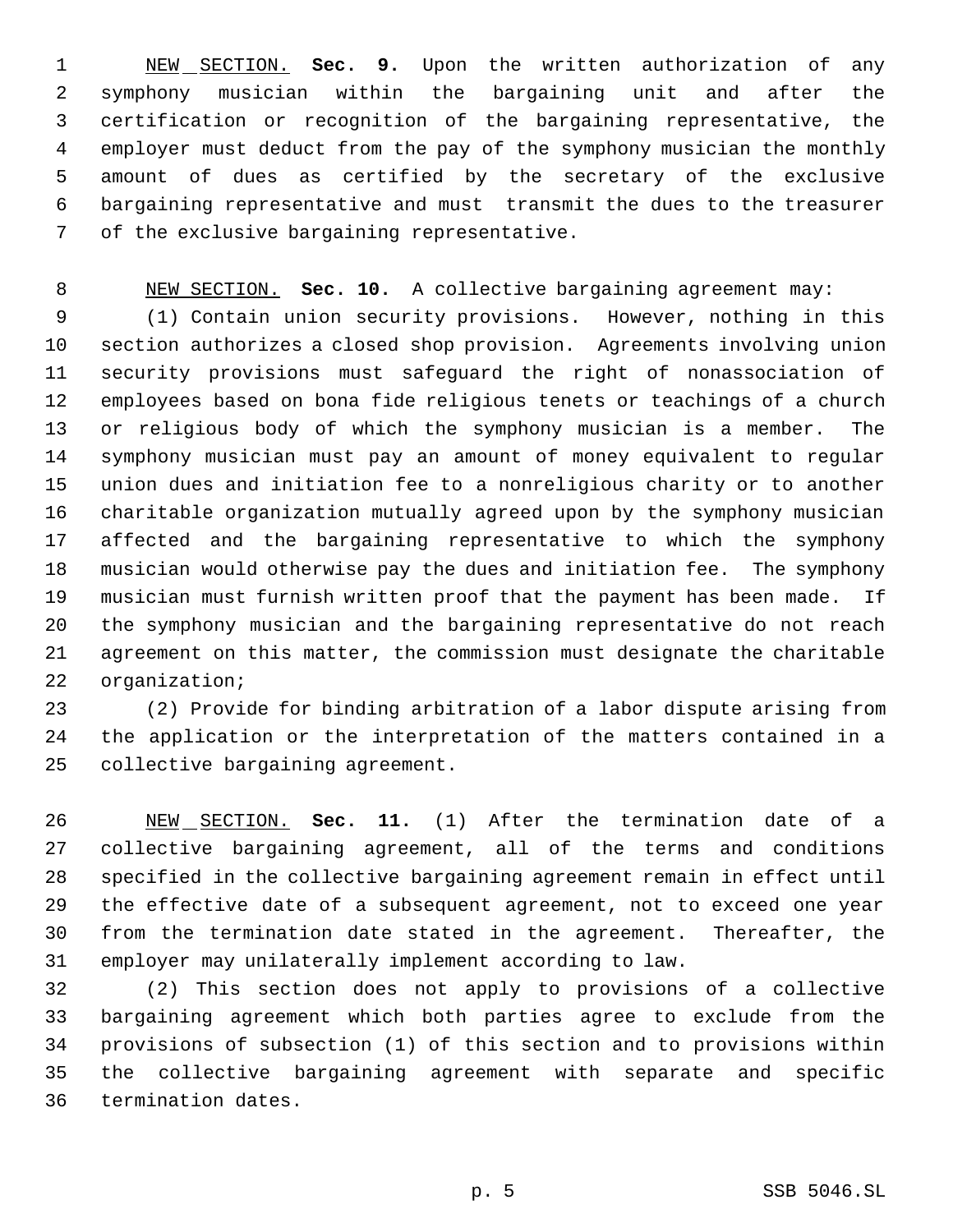(3) This section shall not apply to collective bargaining agreements in effect or being bargained on the effective date of this section.

 NEW SECTION. **Sec. 12.** In addition to any other method for selecting arbitrators, the parties may request the commission to appoint a qualified person who may be an employee of the commission to act as an arbitrator to assist in the resolution of a labor dispute between the employer and the bargaining representative arising from the application of the matters contained in a collective bargaining agreement. The arbitrator must conduct the arbitration of the dispute in a manner as provided for in the collective bargaining agreement. The commission may not collect any fees or charges from the employer or the bargaining representative for services performed by the commission under this chapter. The provisions of chapter 49.08 RCW do not apply to this chapter.

 NEW SECTION. **Sec. 13.** It is an unfair labor practice for an employer:

 (1) To interfere with, restrain, or coerce symphony musicians in the exercise of their rights guaranteed by this chapter;

 (2) To control, dominate, or interfere with a bargaining representative;

 (3) To discriminate against a symphony musician who has filed an unfair labor practice charge or who has given testimony under this chapter;

(4) To refuse to engage in collective bargaining.

 NEW SECTION. **Sec. 14.** It is an unfair labor practice for a bargaining representative:

 (1) To interfere with, restrain, or coerce employees in the exercise of their rights guaranteed by this chapter;

(2) To induce the employer to commit an unfair labor practice;

 (3) To discriminate against a symphony musician who has filed an unfair labor practice charge or who has given testimony under this chapter;

(4) To refuse to engage in collective bargaining.